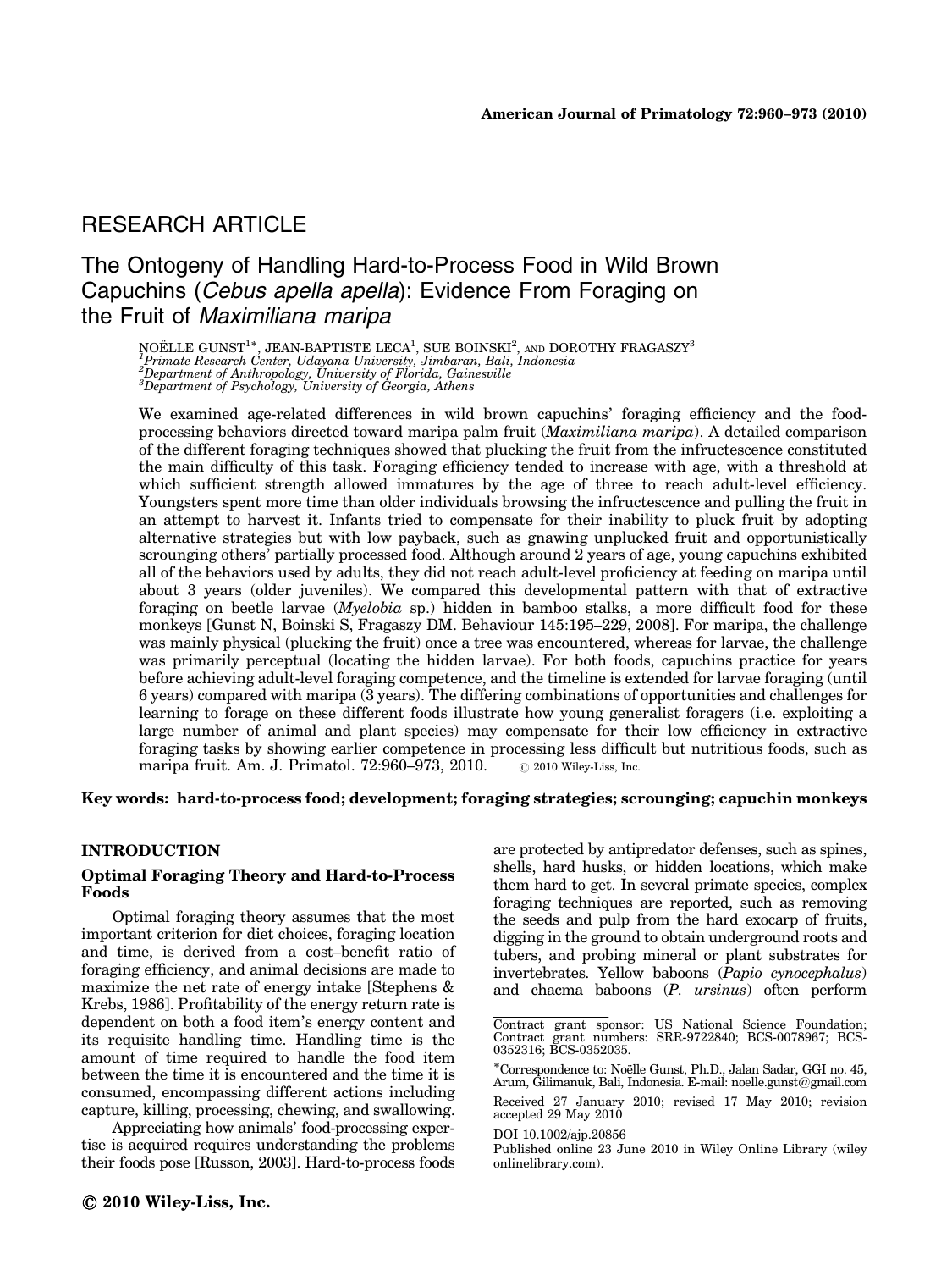excavations to extract underground plant foods [Altmann, 1998; Byrne et al., 1993]. Chimpanzees (Pan troglodytes) and mountain gorillas (Gorilla gorilla beringei) deal with plant defenses, such as spiny leaves, by showing complex manual skills [Byrne & Byrne, 1993; Corp & Byrne, 2002a]. Capuchin monkeys (Cebus sp.) are known for their opportunistic and strenuously destructive, extractive foraging style, which requires manual dexterity, robust teeth, and powerful jaws [Anapol & Lee, 1994; Fragaszy & Boinski, 1995; Janson & Boinski, 1992; Wright, 2005]. They are particularly adept at foraging on high-quality foods (e.g. endosperm, invertebrates) protected by hard husks or hidden inside woody substrates [e.g. Gunst et al., 2008, in press; Izawa & Mizuno, 1977].

## Ontogeny of Foraging Efficiency in Primates

Developmental research on food-related activities in nonhuman primates shows that juveniles of many primate species are less efficient foragers than adults [e.g. chacma baboons: Johnson & Bock, 2004; yellow baboons: Post et al., 1980; chimpanzees: Corp & Byrne, 2002b; Lonsdorf, 2005]. However, some species exhibit no significant age differences in diet or foraging success [mountain gorillas, G. gorilla berengei: Watts, 1985; Japanese macaques, Macaca fuscata: Hanya, 2003; squirrel monkeys, Saimiri sciureus: Stone, 2006; white-faced capuchins, C. capucinus: MacKinnon, 2006]. One factor that could contribute to reduced diet breadth is that immatures may proportionally select softer easier-toprocess food items and smaller prey [Janson & van Schaik, 1993]. However, this is not uniformly the case. For example, in white-faced capuchins and when considering soft fruits and invertebrates, MacKinnon [2006] showed that the dietary profiles of juveniles and adults were largely similar [see also squirrel monkeys, S. oerstedii: Boinski & Fragazsy, 1989].

In other capuchin species, immatures are less efficient than adults in terms of success rate per time allocated to foraging, especially in those actions requiring skill and strength, but they sometimes forage persistently for high-quality resources eaten by adults without immediate return for their effort [wedge-capped capuchins, C. olivaceus: Fragaszy & Boinski, 1995; brown capuchins, C. apella apella: Gunst et al., 2008, in press]. Investing considerable time foraging on high-quality resources that are difficult to harvest may support acquisition of skills to obtain such valuable resources in the future. Various factors may account for the major age differences in the foraging efficiency reported and the foraging strategies adopted by capuchins, such as nutritional needs, physical maturation, independent foraging practice, and the social context of foraging [Agostini & Visalberghi, 2005; Fedigan, 1990; Gunst et al., 2008; Resende et al., 2008].

### Physical maturation and sex differences

Age- and sex-related variation in body size, muscle volume, dental morphology, and development largely predict the strength in manipulating foodbearing substrates, the success in performing strenuous foraging actions, and therefore, access to desired resources in capuchins [Fragaszy & Adam-Curtis, 1997; Fragaszy & Boinski, 1995; Gunst et al., 2008; Jungers & Fleagle, 1980]. The physical strength and control needed to handle hard-toprocess foods adeptly increase with body size. In other words, older and larger individuals in some capuchin species are more efficient foragers than younger and smaller individuals. In capuchin monkeys (all species averaged), adult males weigh on average 3.4 kg and females 2.4 kg [Fragaszy et al., 2004], and sex differences in foraging may be better explained by the larger size of adult males compared with females [Rose, 1994].

# Independent foraging practice

The low foraging success of some juvenile primates may force them to invest considerably more time and effort in practicing foraging actions at which they are not yet proficient, even if they do not gain immediate energetic return for doing so, compared with the skillful adults [Fragaszy & Visalberghi, 1996; Gunst et al., 2008, in press; Lonsdorf, 2005]. Throughout infancy and juvenescence, capuchins living in natural and captive settings display extensive independent food-related behavioral practice through the solitary exploration of various plant substrates and animal prey, objects, and surfaces, in the absence of immediate gain of food or other discernible consequence [Fragaszy, 1990; Fragaszy & Adams-Curtis, 1991]. Such exploratory behaviors reflect the behavioral predispositions shared by all members of the species and may support learning of effective foraging actions [Gibson & Pick, 2000].

# Social context of foraging

Social food-acquisition tactics are acknowledged to play a major role in primate ontogeny [Rapaport & Brown, 2008]. Young primates are intensely curious about what others eat. During synchronous feeding time, infants commonly sniff at tolerant group members' mouths while they feed and touch some of their foods. By regularly scavenging fresh remains of others' foods (i.e. scrounging), immature primates may receive food at little foraging cost [King, 1994; Russon, 2003]. Scrounging may also help young individuals become familiar with the food items eaten and the substrates manipulated by other individuals, stimulate independent food exploration, and learn more rapidly the techniques conspecific adults used to harvest the food [Rapaport & Brown, 2008]. Group members who spend more time in close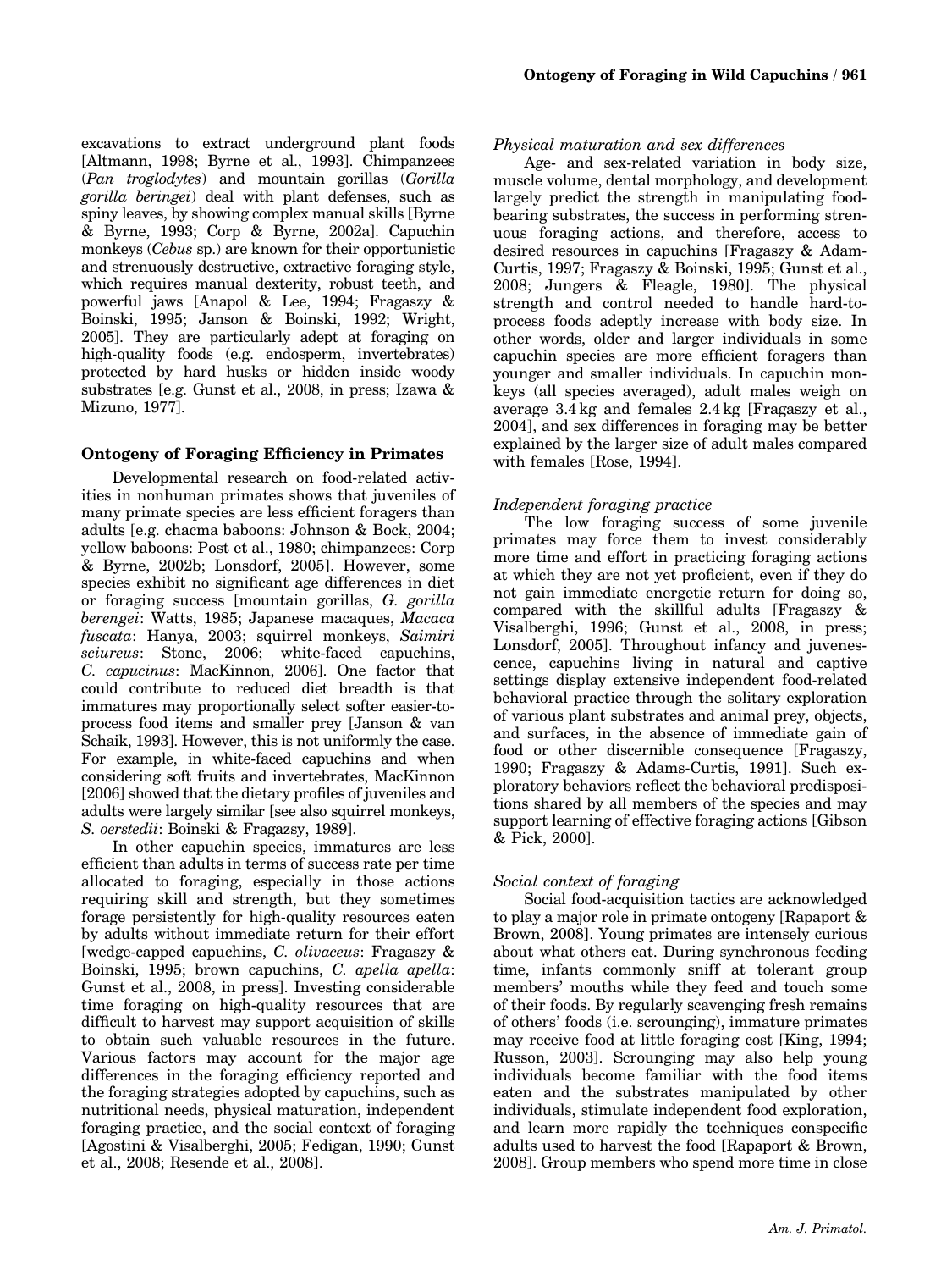proximity are likely to have greater opportunity to observe and potentially learn from each other's behavior, relative to less proximate individuals [cf. Coussi-Korbel & Fragaszy, 1995].

Capuchin monkeys are known to display considerable tolerance toward the close proximity of especially younger group members while foraging [Fragaszy et al., 2004]. Young capuchins are allowed to spend time near adult foragers, watch them closely, and sample their food directly, collect debris they drop, or to inspect their foraging artifacts, i.e. the physical traces they leave in the environment after foraging [Fragaszy et al., 1997; Gunst et al., 2008]. They are particularly interested in watching others foraging on novel foods or foods that the young animal cannot obtain itself [Fragaszy et al., 1997; Gunst et al., 2008; Ottoni et al., 2005; Perry & Ordoñez-Jiménez, 2006].

# Capuchins Foraging on Maripa Fruit

Brown capuchins at Raleighvallen (RV), Suriname, feed on a vast array of food items, including plants, fruits, flowers, invertebrates, and small vertebrates [Boinski et al., 2000]. In an earlier study, Gunst et al. [2008, in press] found that the food items foraged on by capuchins in bamboo patches naturally fell into a dichotomous categorization: ''easy'' foods, such as bamboo shoots, bamboo pith, and surface insects, which required nonspecific foraging actions (grasp, pull) and little strength vs. ''difficult'' foods, such as beetle larvae hidden inside bamboo stalks, which required performance of several sequential specific foraging actions, described below, as well as greater strength. Larvae acquisition begins with searching, selecting an appropriate stalk, and locating the embedded larvae (using various detection techniques, such as tap scanning), followed by handling and ripping the stalk open with teeth and extracting the larvae [Gunst et al., in press].

In this article, we report data on the development of food-processing behaviors by wild brown capuchins when foraging on highly nutritious maripa palm fruits (Maximiliana maripa), particularly rich in fatty acids [Bereau et al., 2001], and clumped into large infructescences. The main foraging procedure consisted of performing the following ordered sequence of actions: (1) Browse (i.e. visually and manually inspect) the infructescence to clear one's way to an unplucked fruit by moving adjacent fruit items further apart to facilitate the grasp on one fruit's basal part, (2) attempt to harvest a fruit by grasping, pulling, and twisting a fruit to remove it from the infructescence, (3) harvest a fruit, i.e. pluck it from the infructescence, (4) peel the fruit by holding it in one or both hands and stripping the fibrous epicarp with teeth from the basal cupule to the apex, (5) eat the mesocarp by scraping it off the kernel with teeth, and (6) discard the woody endocarp of the fruit.

From the physical nature of the fruit and description of the behaviors needed to forage on them, it is clear that eating maripa fruit requires pre- and post-harvest handling skills, as well as an essential harvesting step that necessitates physical strength, making this task more complex than feeding on more easily acquired foods.

However, extractive foraging [defined as locating and obtaining food items that must first be removed from plant matrices in which they are embedded or encased; Parker & Gibson, 1977] is typically considered to fit the characterization of a ''complex'' foraging pattern on the grounds that extraction requires greater sensorimotor coordination and perceptual learning than, for example, harvesting surface insects or plucking fruit [Gibson, 1987]. Therefore, foraging on maripa, whose main difficulty consists of plucking fruit items from the infructescence, can be considered less difficult than preying on invertebrates hidden inside woody substrates. Indeed, foraging on larvae encased in bamboo stalks necessitates (1) substantial time to learn how to select appropriate substrates (i.e. large and intact bamboo stalk internodes more likely to contain larvae) and then performing adequate detection techniques by using auditory, olfactory, tactile, and visual cues, and (2) substantial strength to rip bamboo stalk apart by repetitive biting and tearing actions with hands and teeth and extracting the larva with the fingers, a series of strenuous actions that can take several minutes [Gunst et al., 2008, in press]. By contrast, once a maripa tree with fruit is located, completing the main maripa foraging procedure is contingent upon only two conditions: first, being successful in harvesting a fruit and, second, being successful in keeping the fruit in hand to peel and eat it.

Conversely, if these two conditions are not fulfilled, two alternative foraging strategies can be adopted. The first one can be considered as a default strategy, consisting of gnawing unplucked fruit on the apex, either after failing to harvest a fruit or directly after browsing the infructescence without attempting to harvest. However, because an unplucked fruit cannot be peeled from the basal cupule (attached deep inside the infructescence), only small fragments of epicarp can be torn off. This results in the forager having very limited access to the mesocarp. The second one is an opportunistic strategy consisting of foraging on partially processed food, i.e. picking up already-harvested fruit (i.e. removed from the infructescence by another forager and accidentally dropped) or fruit peelings dropped by other foragers during the foraging process. Picked-up fruit are then peeled and eaten, whereas picked up peelings are licked.

## **Objectives**

The goal of this study is to explore the ontogeny of foraging skills in wild brown capuchins in a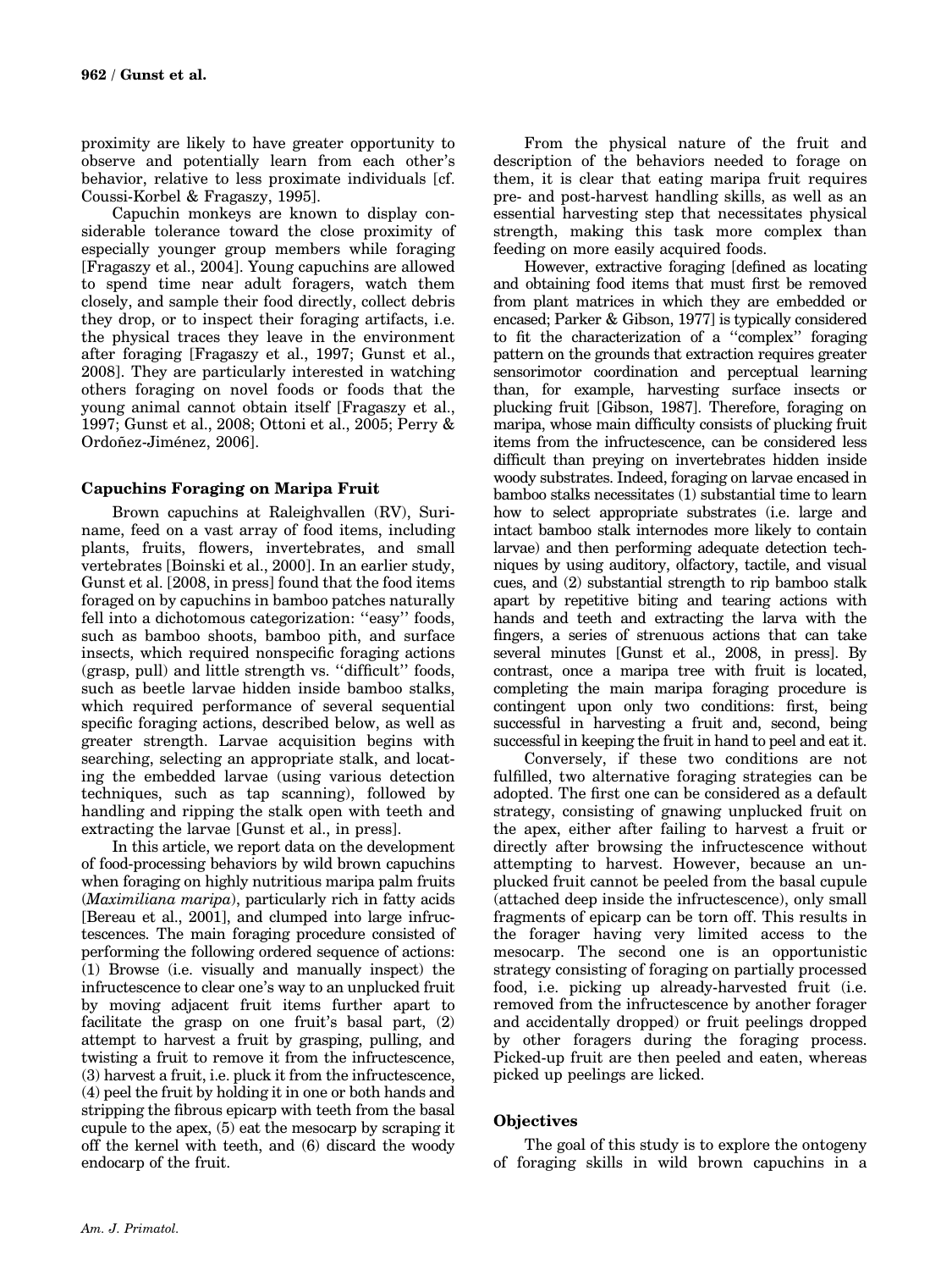strength-dependent task involving a hard-to-process food by (1) examining age and sex-related differences in the foraging efficiency for maripa fruit and (2) explaining age differences, if any, through a detailed comparison of the food-processing techniques as well as the foraging targets and strategies between age classes, including pre- vs. post-harvest handling and social food-acquisition tactics, such as scrounging.

More specifically, we evaluate the five following predictions: Prediction #1: Because harvesting maripa fruit from the infructescence is highly dependent on physical strength, foraging efficiency, defined as the total number of fruits harvested and kept in hand divided by the total pre-harvest handling time, should tend to increase with age, with a threshold at which sufficient strength allows immatures by the age of 3 (older juveniles) to reach adult-level efficiency; Prediction #2: For an individual embarking on the main foraging procedure, the pre-harvest handling time required to remove each fruit from the infructescence should tend to decrease with age, with a threshold at which sufficient strength allows immatures by the age of 3 (older juveniles) to reach adult-level speed in pre-harvest handling; Prediction #3: Owing to differences in body mass and physical strength among mature individuals (subadults and adults), males should be more efficient than females; Prediction #4: To compensate for their low foraging efficiency, infants and younger juveniles should attempt to skip the difficult harvesting step by adopting alternative foraging strategies more frequently than older individuals, such as applying inefficient foraging actions to non-harvested fruit, and opportunistically retrieving food remains from already harvested or partially processed fruits; Prediction #5: In such a synchronous feeding context, the frequency of scrounging interactions should be positively correlated with the quality of social relationships, such as the affiliation score (defined as the frequency of positive social interactions) and the degree of proximity in maternal kinship.

# METHODS

#### Study Site and Group

Observations took place at the RV site  $(4^{\circ}0'N,$ 56°30'W) within the Central Suriname Nature Preserve, from March to July 2005. The RV landscape is a mosaic of small distinct, patchy habitats. About 40% of habitat used by brown capuchins at RV is liana forest, 25% in and at the edge of bamboo thickets, about 10% in swamp forest, and the remainder in high or plateau forest [Boinski et al., 2003].

The brown capuchin study group (Troop A) had been studied intermittently beginning in 1998 and continuously since 2000, and was habituated to human presence [Boinski et al., 2000]. This research

was conducted in compliance with animal care regulations, applicable national laws, and the ASP Principles for the Ethical Treatment of Non-Human Primates. During the 5 months of observation, 26 individuals were sampled, including all age/sex classes. Individual recognition, based on physical features, was well established. Based on the age classes reported in Gunst et al. [2008], the group contained eight adults (aged 7 and more, two males and six females), five subadults (between 5 and 7 years old, two males and three females), five older juveniles (also labeled juveniles 2, between 3 and 5 years old, three males and two females), three younger juveniles (also referred to as juveniles 1, from 1 to 3 years, two males and one female), and five infants (0–1 year, three males and two females). Ages given refer to the monkeys' ages at the start of this study.

#### Maximiliana maripa Fruit

Among the food items eaten by brown capuchin monkeys at RV, we focused in this report on food sources and foraging techniques observed when the capuchins foraged on M. maripa Drude (Arecoideae subfamily), a solitary large subcanopy to canopy palm tree (from 6 to 20 m high at RV) common throughout the Amazon basin [Kahn & de Granville, 1992]. Adult trees produce one to three infructescences from January to June, each weighing 50–80 kg and bearing from several 100s to more than 2,000 clumped fruits [Fragoso et al., 2003]. A fresh maripa fruit is an ovoid drupe, weighing 14–26 g, measuring 5–8 cm in length and 2–3 cm in diameter, with a persistent stigma tapering at the apex and a 2 cm high basal cupule, and composed of a fibrous resistant epicarp, a thick fleshy fatty acidrich yellow mesocarp, and a hard woody endocarp with one to three seeds [Fragoso, 1997]. At RV, feeding on maripa fruits accounted for 22.9% of capuchins' monthly feeding time during the 6-month maripa fruiting season [Gunst, unpublished data].

#### Data Collection

The observation period included 125 days, between 7:00 am and 5:00 pm. The sampling technique used for this study was the focal-tree method [Vogel & Janson, 2007]. When the study group was ranging within the study area, NG moved to the vanguard of the group and stood under a maripa tree (with currently ripe fruit) that the group was likely to visit. During the observation period, 15 maripa trees were visited and they all produced only one infructescence. NG used a Sony digital video camera (Sony, Tokyo, Japan) (DCR-TRV22) focused on the maripa infructescence to video-record continuously the activity of all individuals present on the infructescence. During each observational session, the entire sequence of events was filmed from start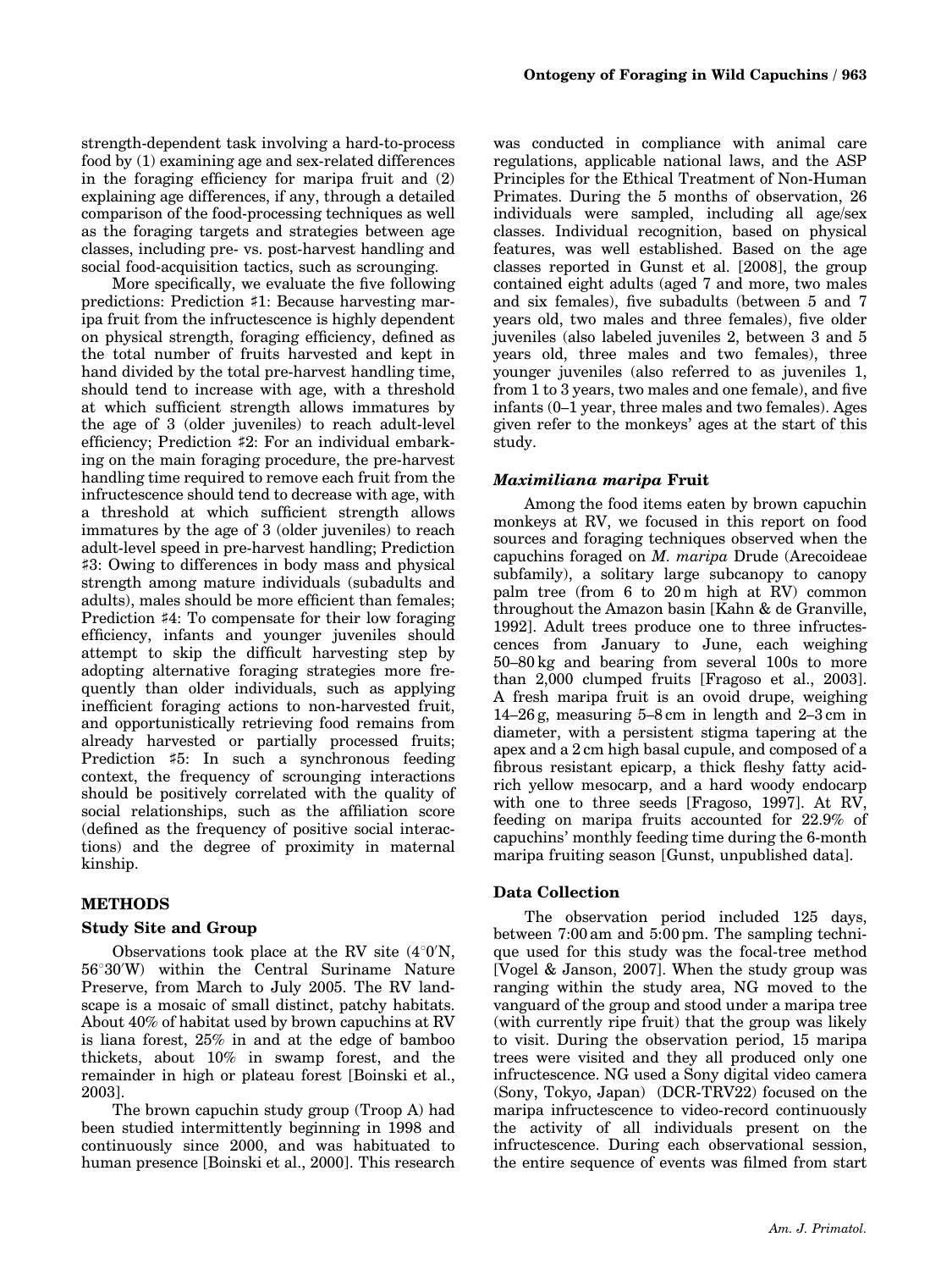(when the first individual entered the infructescence) to finish (when the last individual had left the infructescence). While filming, NG simultaneously audio-recorded data on individuals leaving the infructescence briefly to pick up dropped food items.

# Data Coding and Analysis

We analyzed 67 observational sessions, with an average duration of  $52.3 \pm 38.5$  min per session. The average duration of foraging activity per session was  $23.2+11.5$  min for infants,  $25.5+13.4$  min for juveniles 1,  $23.7 + 15.0$  min for juveniles 2,  $18.0 + 9.6$  min for subadults, and  $39.6+20.3$  min for adults. While video-scoring, NG transcribed each observational session onto a data sheet to the second, including all occurrences of entering and leaving the infructescence by identified individuals, and all changes in behaviors performed by all individuals present on the infructescence. Behaviors were categorized as ''events'' when they were of short duration (i.e. approximated as points in time) and their frequency of occurrence was of interest, whereas they were categorized as ''states'' when they lasted longer (a minimum of 2 sec) and their duration could be measured [cf. Martin & Bateson, 1993].

The behaviors recorded were divided into nonforaging behaviors (resting, grooming, playing, vigilance, and agonistic interactions), as well as foraging and scrounging behaviors (Table I). Among foraging and scrounging behaviors, we distinguished between pre-harvest handling (browse infructescence,

attempt to harvest fruit, gnaw apex) and postharvest handling (peel fruit, eat and discard endocarp, pick up dropped fruit and peelings, lick peelings). We defined a foraging bout as the display by an individual of foraging behaviors directed toward one maripa fruit, starting from browsing the infructescence for a particular fruit item and finishing when switching to another fruit or leaving the infructescence, after the individual either failed to harvest the fruit item or succeeded in harvesting it, ate the mesocarp, and discarded the endocarp. During synchronous feeding activity on the infructescence, we calculated the time performing scrounging behaviors by adding the durations of the following behavioral states: close interest in others' food, beg, and lick peelings.

From the video records, NG also scored the different conditions of fruit items foraged on the maripa trees, namely unplucked and plucked fruit (attached to and detached from the infructescence, respectively) and fruit/peelings dropped by other foragers. To measure the extent to which a single observer obtains consistent results when transcribing the same video-recorded individual identities and behaviors on different occasions, NG transcribed two times a sample of three observational sessions and obtained good intra-coder reliability  $\kappa$  coefficients  $\kappa = 0.96$  for identities and 0.91 for behaviors; cf. Martin & Bateson, 1993].

In most analyses, we reported percentages on number of events or durations and mean values $+$ standard deviation (SD). Because our raw and transformed data violated the parametric assumptions,

| Behavior                          | Definition                                                                                                                                                                                                                           | Type         |
|-----------------------------------|--------------------------------------------------------------------------------------------------------------------------------------------------------------------------------------------------------------------------------------|--------------|
| Foraging behaviors                |                                                                                                                                                                                                                                      |              |
| Browse infructescence             | Clear one's way through the infructescence to an unplucked fruit by moving adjacent<br>fruit items further apart to facilitate the grasp on one fruit's basal part                                                                   | State        |
| Attempt to harvest<br>fruit       | Grasp, pull, and twist an unplucked fruit to remove it from the infructescence (two<br>possible outcomes: succeed in removing a fruit or fail)                                                                                       | State        |
| Gnaw apex                         | Seize with teeth and gnaw an unplucked fruit on the apex                                                                                                                                                                             | State        |
| Harvest fruit                     | Pluck/remove a fruit from the infructescence (two possible outcomes: keep the fruit in<br>hand or accidentally drop it)                                                                                                              | Event        |
| Peel fruit                        | Hold a fruit in hand and strip the epicarp (fibrous husk) with teeth from the basal<br>cupule to the apex, tearing off long fragments called peelings                                                                                | State        |
| Eat mesocarp                      | Scraping off the fruit mesocarp (creamy, yellow/orange pulp) from the kernel with teeth                                                                                                                                              | State        |
| Discard endocarp                  | Discard the woody endocarp of the fruit                                                                                                                                                                                              | Event        |
| Unknown                           | Undetermined foraging behavior                                                                                                                                                                                                       | <b>State</b> |
| Scrounging behaviors              |                                                                                                                                                                                                                                      |              |
| Close interest in<br>others' food | Closely watch a foraging individual                                                                                                                                                                                                  | State        |
| Beg                               | Actively solicit food from other foragers by either extending one's hand toward others'<br>food or sniffing a feeding individual's mouth (two possible outcomes: succeed in<br>obtaining food artefacts from other foragers or fail) | State        |
| Pick up fruit                     | Pick up a fruit accidentally dropped by other foragers                                                                                                                                                                               | Event        |
| Pick up peelings                  | Pick up fruit peelings dropped by other foragers                                                                                                                                                                                     | Event        |
| Lick peelings                     | Lick the outer part of mesocarp attached to fruit peelings dropped by other foragers                                                                                                                                                 | State        |

TABLE I. Maripa Foraging States and Events Scored in This Study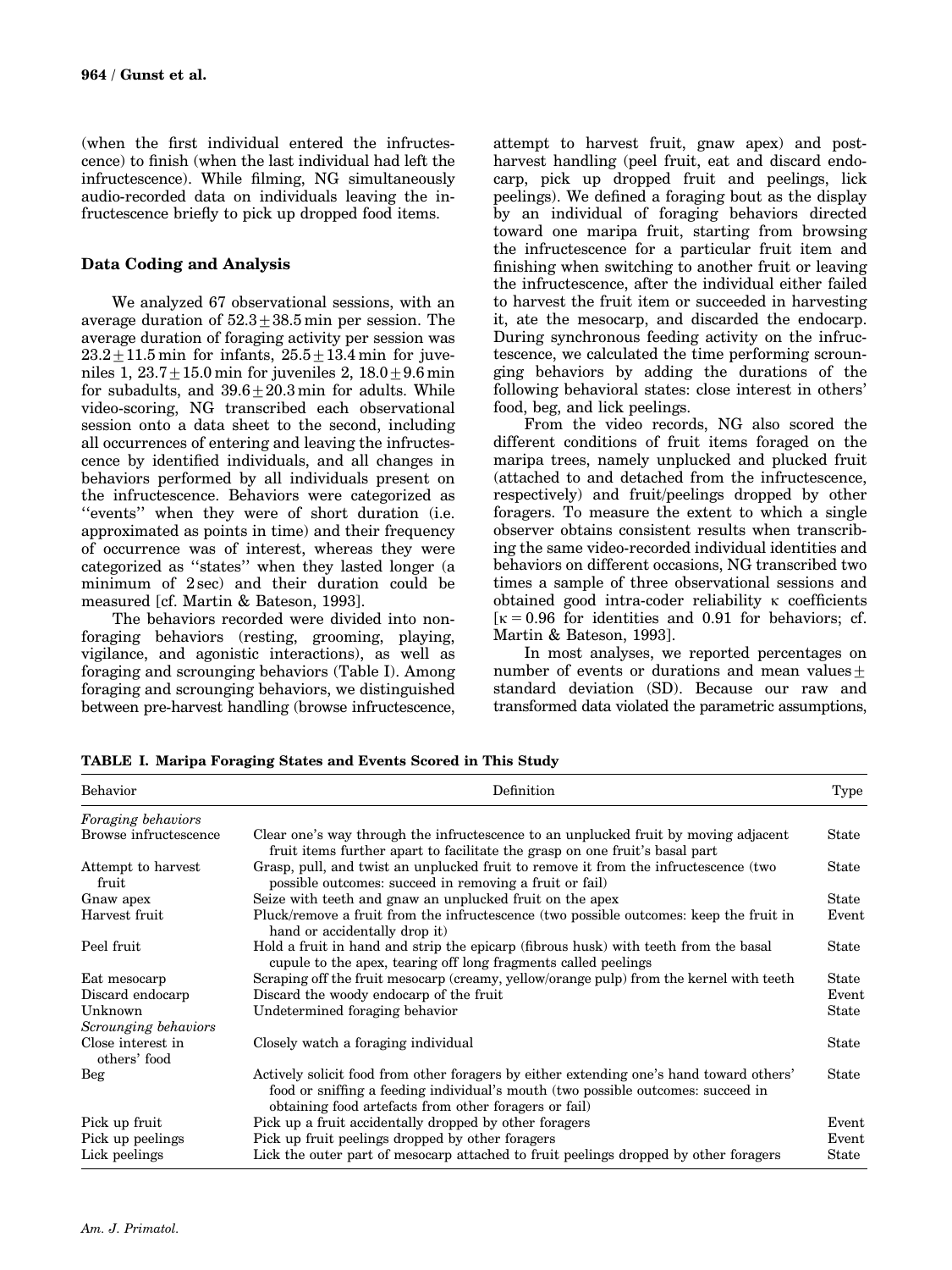we conducted nonparametric tests. Toanalyze the effect of age on foraging efficiency and the time spent browsing, attempting to harvest, and scrounging, we used Kruskal–Wallis tests followed by multiple pairwise comparisons between age classes based on mean ranks [cf. Siegel & Castellan, 1988].

To test the association between the frequency of scrounging interactions and the quality of social relationships, such as affiliation and kinship, we used matrix correlations [Matman program edited by Noldus Information Technology, 1998]. In the first matrix, we entered for each dyad the frequency of scrounging interactions. In the second matrix, we implemented either the affiliation score within each dyad or the degree of kinship. To measure the affiliation score, we used the frequency of positive social interactions (sitting in body contact, grooming, and playing) collected by focal-animal sampling and presented in Gunst et al. [2008]. We assessed the degree of proximity in maternal kin relationships by distinguishing three types of dyads: non-maternal kin (with a ''0'' proximity value), far kin (maternal siblings, with a ''0.5'' value), and close kin (mother– offspring, with a ''1'' proximity value) dyads. We set the number of automatic permutations of matrices at 10,000 and used the Pearson's correlation coefficient. Statistical significance level was set at  $\alpha = 0.05$ (SPSS 13.0 statistical software).

#### RESULTS

#### Age and Sex Differences in Foraging Efficiency

We found a significant age effect on the efficiency of foraging on maripa fruit, defined as the total number of fruits harvested and kept in hand divided by the total pre-harvest handling time (Kruskal–Wallis test,  $N_{\text{infant}} = N_{\text{juvenile2}} = N_{\text{subadult}} = 5$ ,  $N_{\rm juvenile1}=3, N_{\rm adult}$  =  $8, H$  =  $17.51,$  df =  $4, P$  = 0.002). Multiple pairwise comparisons showed that the foraging efficiency of juveniles 2, subadults, and



Fig. 1. Age differences in foraging efficiency, defined as the mean number of fruits harvested and kept in hand divided by the preharvest handling time in minutes.

adults was significantly higher than that of infants and the foraging efficiency of adults was significantly higher than that of juveniles  $1 (P<0.05)$ . Other comparisons did not reach statistical significance. Foraging efficiency tended to increase with age from infants to adults (Fig. 1), with a threshold at which sufficient strength allowed immatures by the age of 3 (older juveniles) to reach adult-level efficiency, thereby verifying Prediction  $\sharp$ 1. The following analyses aim at explaining these differences.

For an individual embarking on the main foraging procedure and when considering the duration of pre-harvest handling per foraging bout, we found a significant age effect on the time spent browsing (Kruskal–Wallis test,  $N_{\text{infant}} = 2$ ,  $N_{\text{juvenile1}} = 3$ ,  $N_{\text{juvenile2}} = 5$ ,  $N_{\text{subadult}} = 4$ ,  $N_{\text{adult}} = 8$ ,  $H = 17.72$ ,  $P = 0.001$  and attempting to harvest  $(H = 17.71, P = 0.001)$ . Multiple pairwise comparisons showed that infants and juveniles 1 spent significantly more time browsing and attempting to harvest than adults  $(P<0.05)$ , but not juveniles 2 and subadults. The duration of pre-harvest handling per bout tended to decrease with age from infants to adults (Fig. 2), with a threshold at which sufficient strength allowed immatures by the age of 3 (older juveniles) to reach adult-level speed in pre-harvest handling, thereby verifying Prediction #2.

Among mature individuals (subadults and adults), there was a significant sex difference in foraging efficiency, with males being more efficient than females (foraging efficiency  $= 2.8$  and 2.0 fruits harvested divided by the pre-harvest handling time in minutes, respectively; Mann–Whitney  $U$  test, onetailed,  $N_{\text{male}} = 4$ ,  $N_{\text{female}} = 9$ ,  $U = 4.0$ ,  $P = 0.034$ ), thereby verifying Prediction #3. Although females tended to spend more time than males browsing the large infructescence and pulling the fruit item they selected in an attempt to harvest it (average duration of pre-harvest handling  $= 17.3$  and  $13.3$  sec, respectively), this sex difference in duration of pre-harvest handling did not reach statistical significance  $(U = 5.0, P = 0.073).$ 



Fig. 2. Age differences in the duration of pre-harvest handling per bout.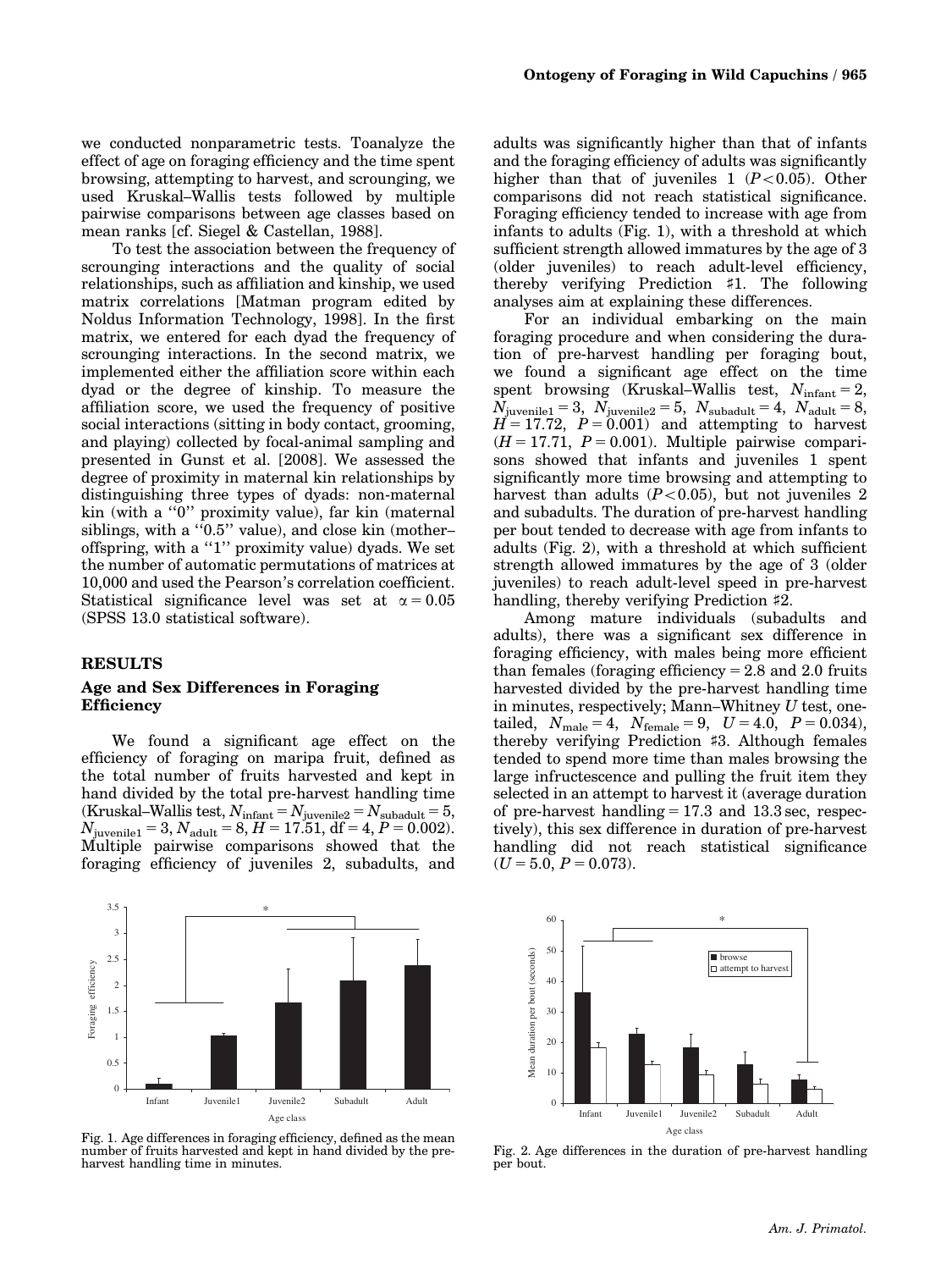# Age Differences in Foraging Targets and Strategies

According to the condition of the fruit items targeted, we distinguished three different foraging strategies that corresponded to three different sequences of foraging stages. The main foraging procedure consisted of plucking and processing fruits. Two alternative foraging strategies are ''gnawing'' (consisting of gnawing unplucked fruit on the apex) and ''scrounging'' (consisting of picking up already harvested fruit or fruit peelings dropped by others) (Fig. 3).

Monkeys of different age classes, particularly infants vs. older individuals, varied greatly in their interest in different conditions of fruit items and the time they devoted to different foraging activities and strategies. When considering the total duration of pre-harvest handling, Figure 4 shows that infants spent notably less time browsing (17.3%) and attempting to harvest (3.2%) than other age classes (juveniles 1: 49.2 and 18.7%, juveniles 2: 51.7 and 21.7%, subadults: 58.6 and 22.2%, and adults: 58.1 and 20.4%, respectively). When considering the total

duration of post-harvest handling, there was a significant age effect on the total time spent peeling fruit  $(H = 9.84, P = 0.043)$  with infants spending significantly less time peeling than adults (4.1 and 22.6%, respectively;  $P < 0.05$ ), whereas other age differences did not reach statistical significance. There was no significant age effect on the total time spent eating fruit  $(H = 7.91, P = 0.095)$ . The effect of age on the total time spent peeling fruit mainly reflected the difference in foraging efficiency between age classes, with infants harvesting many fewer fruits than other age classes. However, when considering the average duration of peeling a fruit per bout, we found a significant age effect  $(H = 17.28$ ,  $P = 0.002$ , with infants spending significantly more time peeling each fruit than other age classes (mean for infants =  $69 \text{ sec}$ , juveniles  $1 = 25 \text{ sec}$ , juveniles  $2 = 21$  sec, subadults = adults = 19 sec,  $P < 0.05$ ).

Regarding the main foraging procedure, we found a significant age effect on the time spent foraging on plucked fruit  $(H = 12.39, P = 0.015)$ , with infants spending significantly less time foraging on plucked fruit than adults (10.8 and 55.5%, respectively,



Fig. 3. Flow diagram showing the maripa fruit foraging behaviors performed by brown capuchins. Behavioral events are represented within oval frames and behavioral states within rectangular frames. Plain arrows link two successive behaviors (the large ones indicating the main foraging procedure and the thin ones indicating the gnawing and scrounging strategies) and dotted arrows represent dropped food items that were used in the scrounging strategy.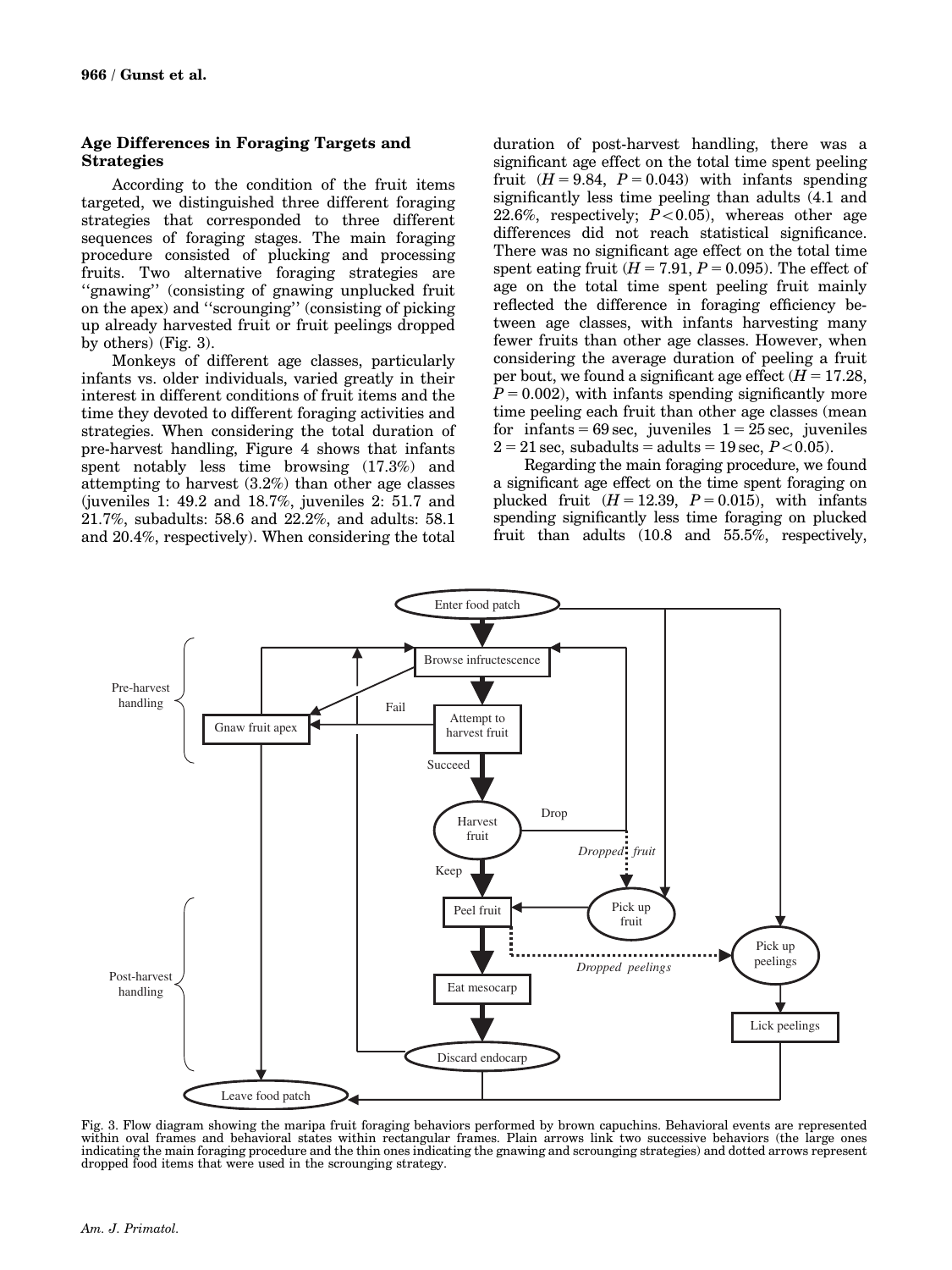

Fig. 4. Age differences in the percentage of duration of maripa foraging states representing pre-harvest handling and scrounging strategy.



Fig. 5. Age differences in the percentage of time spent foraging on different conditions of fruit items, namely unplucked and plucked fruit, and dropped fruit/remains.

 $P<0.05$ ), whereas other age differences did not reach statistical significance (Fig. 5). Therefore, infants were less prone than older individuals to adopt the main foraging procedure; the total duration of their attempts to harvest fruit was about four times smaller than that of all other age classes (Fig. 4), and when they did attempt to harvest a fruit, their efficiency was 10–23 times lower than that of older individuals (Fig. 1).

Conversely, the alternative strategies consisting of gnawing unplucked fruit on the apex or picking up

partially processed food items were mainly adopted by infants. Figure 4 shows that gnawing unplucked fruit on the apex was mainly performed by infants (65.6% of their time foraging on maripa), whereas it was much less frequent in juveniles (18.6% in juveniles 1 and 9.4% in juveniles 2) and virtually absent in mature individuals (0.9% in subadults and 1.7% in adults). The time spent foraging on unplucked fruit items systematically decreased with age from infants  $(69.0\%)$  to adults  $(35.1\%)$  (Fig. 5).

We found a significant effect of age on the time spent scrounging (Kruskal–Wallis test,  $N_{\text{infant}} =$  $N_{\text{juvenile2}} = N_{\text{subadult}} = 5$ ,  $N_{\text{juvenile1}} = 3$ ,  $N_{\text{adult}} = 8$ ,  $H = 16.22$ , df = 4, P = 0.003). Multiple pairwise comparisons showed that infants scrounged significantly more than subadults and adults (total time spent scrounging  $= 14.4$ , 0.2, and 0.1 min, respectively,  $P<0.05$ ) but not than juveniles 1 and 2. Figure 5 shows that foraging behaviors directed toward fruit already harvested or fruit peelings dropped by foragers occurred mainly in infants (12.3% of foraging time), whereas they were virtually absent in other classes (juveniles 1: 0.2%, juveniles 2: 0.9%, subadults: 1.2%, adults: 0.8%). More particularly, infants spent 3.3% of time picking up and licking peelings dropped by skilled foragers, whereas this behavior was (virtually) absent in other age classes (juveniles 1, subadults, adults: 0.0%, and juveniles 2: 0.2%; Fig. 4). A comparison of the percentage of picked up vs. harvested fruit in each age class showed that 13.3% of maripa fruit items obtained by infants were dropped by others and subsequently picked up, whereas older individuals relied considerably less on picked up fruit (2.6% in juveniles 1, 1.4% in juveniles 2, 0.0% in subadults, and 0.3% in adults). Of the 80 begging interactions, infants were successful in obtaining food artifacts from other foragers on 20 occasions (i.e. 25.0%).

In sum, Prediction #4 was verified only for infants (not younger juveniles): infants attempted to skip the difficult harvesting step by adopting alternatives foraging strategies more frequently than older individuals.

#### Social Relationships Promoting Scrounging

We found significant positive correlations between the frequency of scrounging interactions and the quality of social relationships, such as affiliation and maternal kinship (Pearson's correlation coefficient  $r = 0.361$  and 0.260,  $P = 0.001$  and 0.002, respectively), thereby verifying Prediction  $#5$ . This result means that infants mainly scrounged from strongly affiliated individuals and close maternal kin. However, the relative importance of affiliation and kinship could not be assessed because these two variables were significantly correlated themselves  $(r = 0.552, P < 0.001).$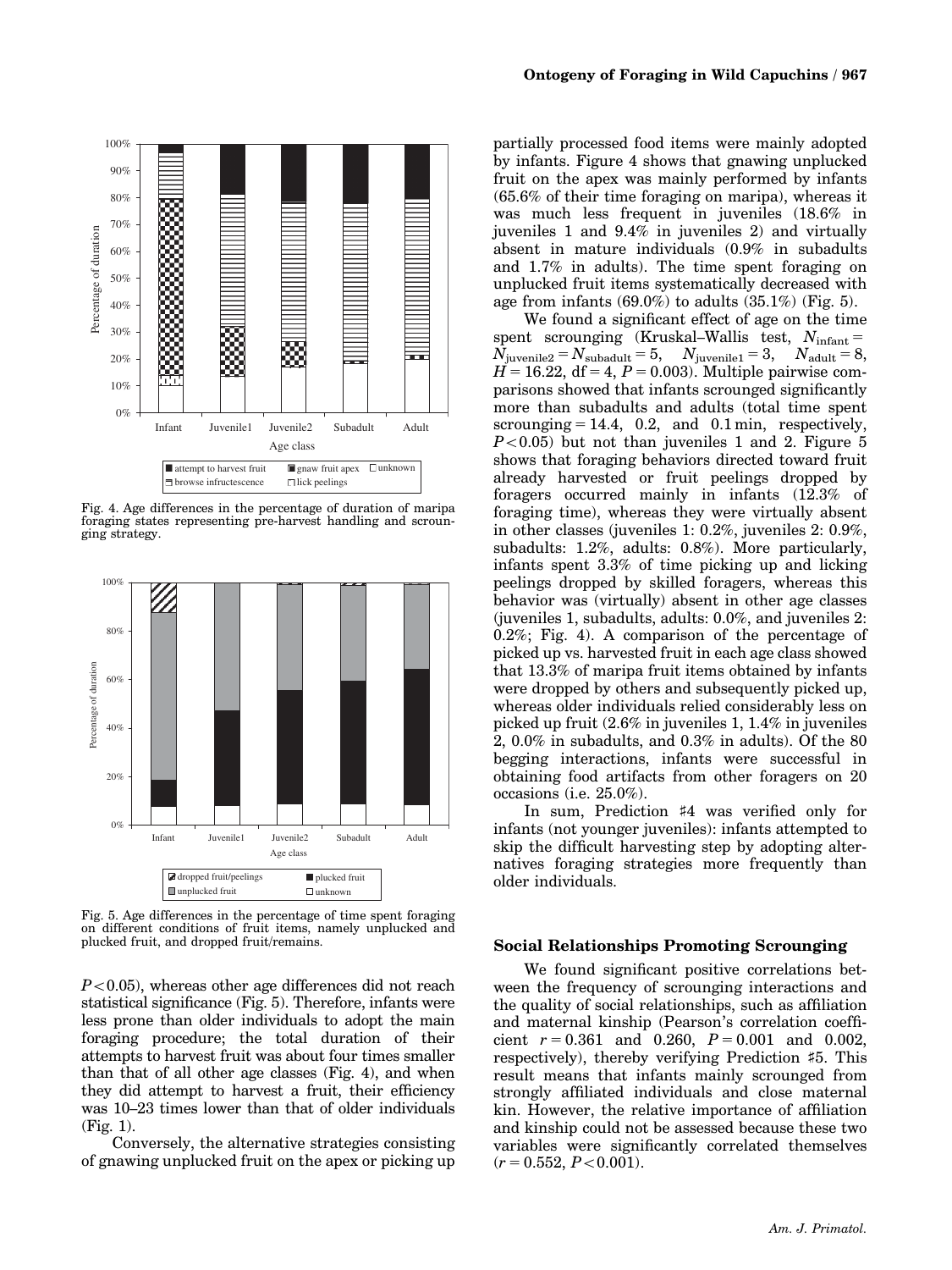# **DISCUSSION**

We examined age-related differences in foraging efficiency and food-processing behaviors directed toward maripa fruit, an essential food in brown capuchins' diet. We verified that foraging efficiency tended to increase with age from infants to adults, with a threshold at which sufficient strength allowed immatures by the age of 3 (older juveniles) to reach adult-level efficiency, in accord with the assumption that plucking the fruit from the infructescence requires considerable physical strength (Prediction #1). Infants and younger juveniles spent more time than older individuals browsing the large infructescence and pulling the fruit item they selected in an attempt to harvest it (Prediction #2). We showed that among mature individuals, males were more efficient at foraging on maripa fruit than females, as expected owing to differences in body mass and physical strength (Prediction #3). We found that infants (but not younger juveniles) tried to compensate for their lack of foraging success by adopting alternative strategies with low payback, such as gnawing unplucked fruit and opportunistically scrounging others' partially processed food (Prediction #4). We also verified that infants scrounged more often from closely affiliated individuals and close kin than other group members (Prediction #5).

Our results emphasized that harvesting a fruit was the most difficult step in the foraging procedure and the strength necessary to achieve it was not fully acquired before the age of 3 years. However, other foraging behaviors on maripa, such as the time needed to peel the maripa fruit and time spent foraging on plucked fruit, developed earlier, with juveniles 1 already showing adult-like skills. Interestingly, although juveniles 1 were significantly less efficient than older individuals, they already presented a mature-like profile, in the sense that they dropped the ''gnawing'' strategy to focus on the individual practice of the main procedure, i.e. performing behaviours, such as browsing and attempting to harvest. Thus, despite their foraging inefficiency, younger juveniles can be considered a transitional status between small-sized infants and fully skilled older foragers in terms of foraging targets and strategies. In sum, some sets of foraging skills develop earlier than others during the ontogeny of capuchins.

For capuchins, pulling and twisting a maripa fruit to remove it from the infructescence seems to be a typical strength-dependent foraging action. Agerelated physical changes in capuchins, including increase in body size and mass, muscle volume, and the timing of the eruption of adult dentition, are likely to contribute to improvement in those foraging tasks that require considerable strength, such as plucking fruits from a substrate, bashing open hardhusked fruits, and biting open bamboo stalks

[Fragaszy & Adam-Curtis, 1997; Gunst et al., 2008; Jungers & Fleagle, 1980]. Fragaszy and Adams-Curtis [1998] report that captive tufted capuchins (C. apella spp.) weigh 9% of the mother's weight at birth, 50% by 1 year of age, 53% at 1.2 years (average weaning age), and take 3 more years to gain the last 47% of adult weight, by about 5 years of age. We assume that wild monkeys may gain body mass more slowly than captive monkeys, given the deviation from optimal nutrition encountered by some wild populations [cf. Altmann & Alberts, 1987; Strum, 1991], and thus could reach adult mass at 7 years or perhaps later.

The quasi-null foraging success of infants is likely to be explained by the lack of strength and experience in their attempts to harvest maripa fruit. Their very rare successful attempts may simply reflect the relative ripeness of the fruit, with overripe items being easier to pluck. Older and larger individuals are more efficient in most foraging tasks (and therefore, have a higher rate of nutrient collection) than younger and smaller individuals. However, our results on foraging efficiency show that an adult-size body is not necessary to pluck maripa fruits from the infructescence. Infants and younger juveniles may be less proficient than older individuals at harvesting maripa fruits because they have not reached the necessary threshold body size. A second constraint on infants' proficiency could be their immature dentition. When capuchins rip bamboo stalks apart with teeth [mainly canines, i.e. the last permanent teeth to erupt at around 4–5 years; Galliari, 1985] and hands to extract embedded larvae, physical strength and dental development are major constraints. In ripping bamboo stalks, the maximum foraging efficiency was attained by subadults, the youngest age cohort in which full and permanent dentition was present [Gunst et al., 2008]. By contrast, this study shows that younger juveniles can peel maripa fruit effectively. Therefore, dentition was a likely constraint only in infants, who spent significantly more time peeling fruit than other age classes. In brown capuchins, the first and second molars emerge at 1.2 and 2.2 years, respectively, which in this study corresponds to the younger juvenile age class [Galliari, 1985].

Whereas our first result, concerning overall efficiency of foraging on maripa, considered the total time spent performing all pre-harvest handling behaviors (browse infructescence, attempt to harvest fruit, and gnaw fruit apex), our second result focused on the time necessary to pluck one fruit by performing the first two actions characteristic of the main foraging procedure (browse and attempt to harvest). The decrease with age, from infants to adults, in the duration of these two behaviors per foraging bout confirmed the strength-dependent nature of the preharvest handling components. Older, and we assume, larger and stronger individuals were able to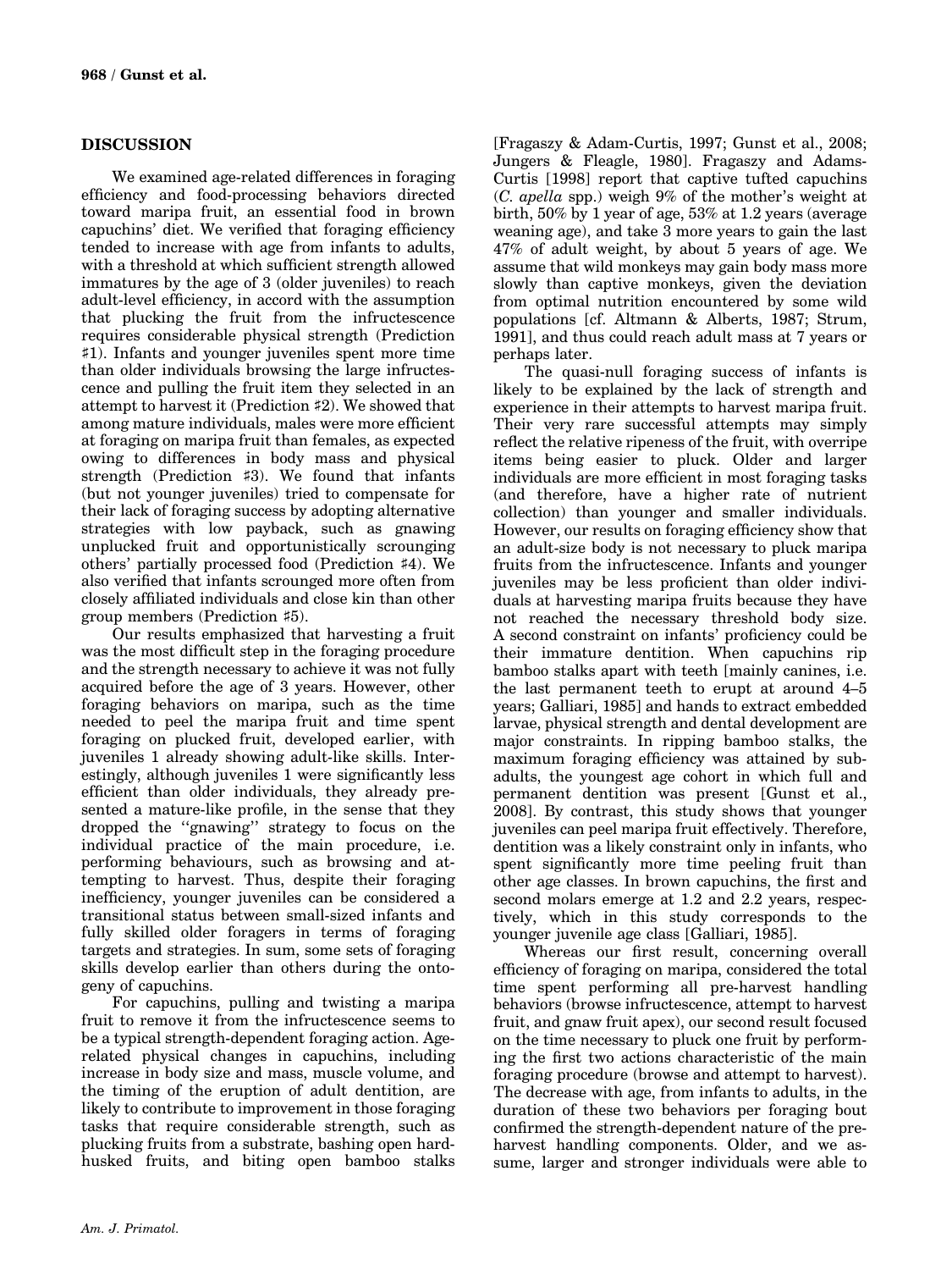pluck a fruit item faster than younger and smaller individuals. By reducing their pre-harvest handling time, mature individuals increase the net rate of energy intake. In accord with sex differences in body mass and physical strength, we found that mature males were significantly more efficient and, on average, 30% faster than mature females in plucking fruits. Sex differences in pre-harvest handling time (browsing and attempting to harvest) were in the same direction, but did not reach statistical significance.

Compared with similar-sized Old World primates and many (but not all) other New World monkey species, capuchins' physical growth is slow and their major life history stages occur later [Fragaszy, 1990]. Brown capuchins show a long developmental trajectory toward mature efficiency in highly complex extractive foraging behaviors, such as preying on embedded invertebrates and cracking nuts using stone hammers and anvils [Gunst et al., 2008, in press; Resende et al., 2008]. For example, developing foraging competence for larvae hidden in bamboo stalks continues throughout juvenescence; this foraging task is not fully mastered before age 6 [Gunst et al., in press]. Such an extended timeline reflects two types of challenges: the monkeys must know where and how to locate the larvae as well as being able to open the stalk. Extracting the larvae encased inside tough substrates requires at least the physical strength and morphological features (body mass and dentition), characteristic of older juveniles. However, selecting the appropriate foraging substrate and locating hidden foods require sensorimotor coordination and perceptual learning, foraging skills that benefit from prolonged practice and whose acquisition is only completed in subadults [Gunst et al., 2008, in press]. Therefore, reaching adult-level proficiency at obtaining embedded larvae is not only constrained by physical maturation, but also by learning how to detect them. The capuchins' timeline for mastering complex extractive foraging activities incorporating detection of hidden prey and/or managing multiple spatial relations among objects and surfaces extends beyond the onset of juvenility and has been argued to resemble that of apes and humans for similar extractive activities [cf. Gunst et al., 2008; Resende et al., 2008].

As opposed to such difficult foods, foraging on maripa fruit requires no detection skills, described in the case of foods encased inside concealing matrices [see Di Bitetti & Janson, 2001; Garber, 2000, for sensory and cognitive searching skills, such as spatial memory and integrating spatial-temporal information]. Moreover, the strength needed to reach a mature-like efficiency at harvesting a fruit is acquired as early as 3 years old and full adult dentition is not necessary to peel the fruit. The lesser challenge faced by capuchins dealing with such hardto-process food may explain why adult competence develops faster in this task than in foraging on larvae hidden inside bamboo stalks [Gunst et al., 2008, in press].

In our study, the quasi-null foraging efficiency of infant capuchins engaged in the main procedure may lead them to skip the harvesting step by gnawing unplucked fruit from the apex, a strategy that never resulted in removing fruit from the infructescence and gave the forager very limited access to the mesocarp. Despite the low immediate payback with respect to food acquisition, the persistence in performing such compensatory foraging actions may reflect young capuchins' generative exploratory tendencies, help them familiarize with the foraging substrate, and lead them to individually practice appropriate foraging behaviors in the future [cf. Fragaszy & Adams-Curtis, 1991; Gunst et al., in press]. Gunst et al. [in press] found major age differences in substrate selection identical to those reported here, when capuchins foraged on prey embedded in bamboo stalks. Lacking permanent canines and powerful jaws, infants mainly ripped soft bamboo pith (that cannot contain any larvae) instead of more appropriate plant material, such as hard and large bamboo stalks, likely to contain larvae. Working on softer material could allow them to practice opening bamboo, even though it does not result in gaining a larva [Gunst et al., in press].

The poorer success of infants at harvesting maripa fruit by themselves or gnawing unplucked fruit may account for their adopting a second alternative strategy during synchronous feeding, consisting of feeding on fruit already harvested by other foragers and accidentally dropped or licking off fruit peelings discarded by others during the foraging process. The scrounging strategy was quasi exclusively adopted by infants whose presence near other foragers was tolerated. Although gnawing fruit apex can be considered an individual foraging tactic, scavenging partially processed fruit is a socially mediated way for infants to feed at little pre-harvest handling cost. For an infant, picking up a fruit item plucked by a skilled forager and accidentally dropped represents an opportunistic means to bypass the harvesting of a fruit, a foraging step difficult to achieve at this stage of development. Licking off fresh fruit peelings left by others is also an easier way to gain access to pieces of fruit mesocarp than through gnawing the apex of unplucked fruit.

The strong dependency of infants on others' proficiency at harvesting maripa fruit emphasizes that the social environment may have an important role in learning. By retrieving a fruit item accidentally dropped or fruit peelings discarded by other foragers, an immature individual may not only gain energetic benefits through extra nutrients, but also informational benefits through the opportunity to learn about diet breadth, food locations, or foodprocessing skills, i.e. what, where, and how to eat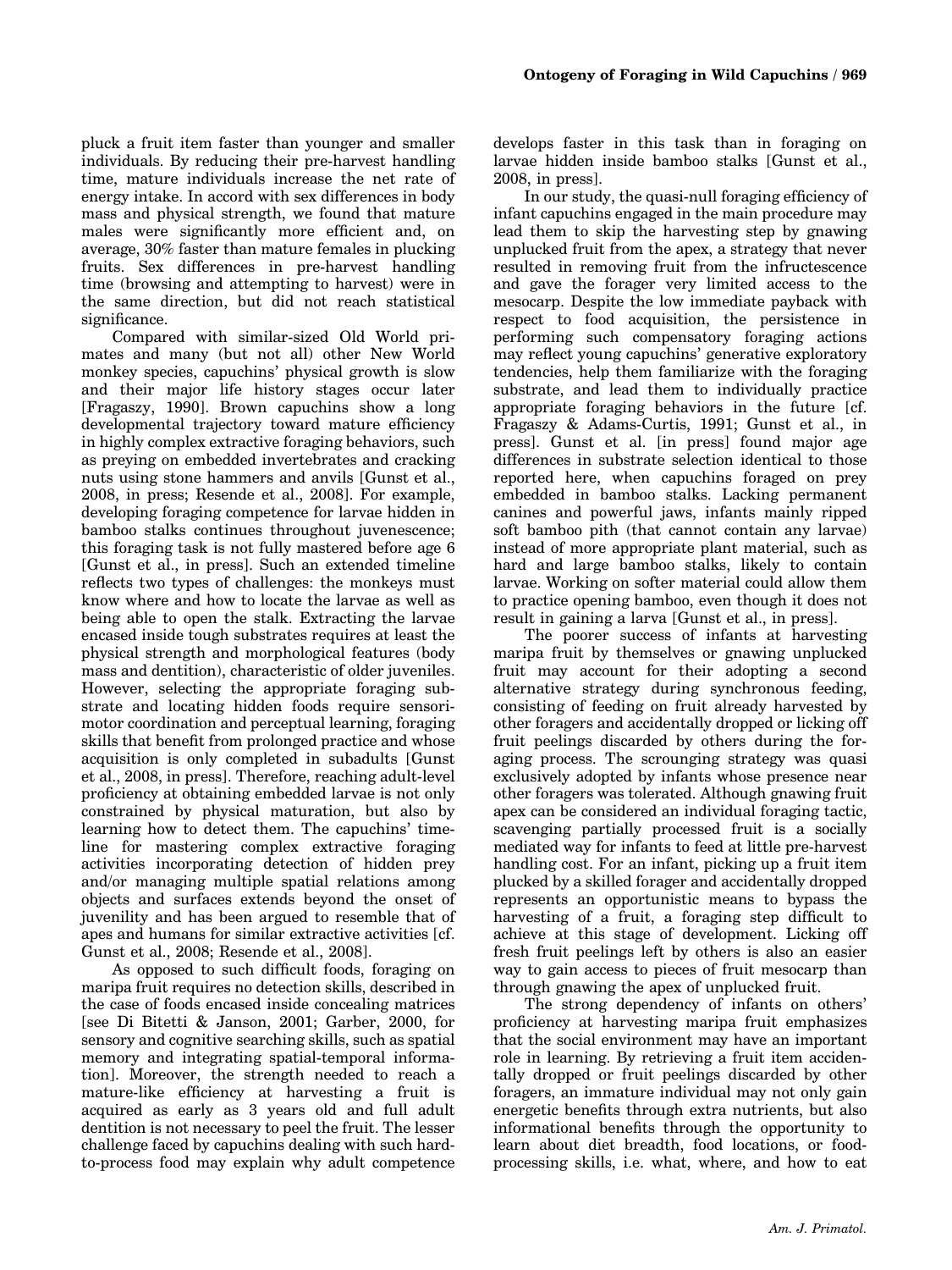[Rapaport & Brown, 2008]. As a consequence of feeding synchronously with mature individuals, young primates may thus learn more rapidly, if they can actually obtain some of the food being harvested by skilled conspecifics. For example, King [1994] reported that young and naïve yellow baboons selectively approached and interacted with adults feeding upon favored and difficult foods, such as corms impossible for infants to pull from the ground, and suggested that this early interest might benefit immatures' future foraging success. In our study, the scrounging strategy became rare in younger juveniles, suggesting that by 1 year of age, capuchins had learned how to harvest maripa fruit but only had the strength to do it efficiently by the age of 3. Because they focused more on practicing the main foraging procedure and had a higher harvesting rate than infants, younger juveniles might not need to keep on adopting alternative foraging strategies with a very low payback.

Foraging artifacts, such as partially processed maripa fruits and peelings left behind by skilled foragers, are visual and olfactory cues that can become associated in memory with feeding, and possibly trigger naïve individuals' interest in these particular foraging sites. Immature brown capuchins (infants, younger and older juveniles) are often attracted to bamboo stalks that have been ripped open by adults and direct specific foraging behaviors toward this damaged substrate, even after the adults' departure, a socially mediated learning process called stimulus/local enhancement [Gunst et al., 2008]. Fragaszy [1986] reported another example of opportunistically scrounging others' partially processed food in wedge-capped capuchins, where infants, younger and older juveniles were not strong enough to open green frond stalks from palms by themselves and instead used fronds already opened by skilled foragers. Likewise, observing their mothers forage on Saba florida might help young chimpanzees select the appropriate physical characteristics of the fruit, acquire new foraging techniques, and learn the more efficient processing sequence [Corp & Byrne, 2002b].

Our fifth result, showing that infants often scrounged from closely affiliated group members, is consistent with the predictions generated by a model relating social learning to social dynamics within groups of animals, and stating that the more tolerant partners are to each other, the more spatial proximity and behavioral coordination they exhibit, the more social attention they pay to each other, the more opportunities for social learning they provide, and the more similar the behavioral patterns are [Coussi-Korbel & Fragaszy, 1995]. Young primates tend to feed at the same time and on the same food items as their mothers, and such synchronous feeding may influence the development of food selection or feeding habits [e.g. Hauser, 1993;

Hikami et al., 1990]. Close and peaceful proximity to a feeding individual, namely co-feeding, has been proposed as a major factor in the transmission of feeding innovations because it is assumed to enhance opportunities for social learning [Ueno, 2005; van Schaik et al., 1999]. In a socially tolerant species, such as brown capuchins, infants and young juveniles are allowed to spend time near adults while they are foraging, watch them closely, sample some of the food they discard, and even receive food directly from adults' hands or mouth [Fragaszy et al., 2004]. Such a tolerated co-feeding context is likely to enhance in infants the use of similar food processing patterns as the adults to which they are physically associated [Agostini & Visalberghi, 2005; Fragaszy & Visalberghi, 2004].

However, it should be noted that the gnawing and scrounging strategies are not very efficient in terms of immediate energetic payoff. Individuals relying only on these tactics cannot garner sufficient amount of food to sustain themselves for the following reasons: (1) tearing off small pieces of epicarp from the apex of unplucked fruit and licking off the outer part of mesocarp attached to fruit peelings only give a limited access to the pulp; (2) fruit plucked and accidentally dropped by other foragers is an unpredictable food source; and (3) picking up fruit dropped on the ground is highly unlikely when the infructescence is more than 10 m high and can be hazardous in terms of predation risk. In the case of shorter maripa trees with lower infructescence (about 5 m high), capuchins were very vigilant while climbing down the trees to pick up fruit items dropped on the ground, looking out for potential terrestrial predators before jumping off the trunk, running to pick up the fruit, and rushing back to the tree [Gunst, personal observation]. Most fruit peelings were collected by infants on the surface of the large infructescence and in the close vicinity of older foragers while peeling their fruit and discarding food debris around them. Even with low payback, sampling these foraging artifacts provide infants with some access to the food, as opposed to alreadyripped bamboo stalks around which young scroungers' exploratory actions cannot garner food [Gunst et al., 2008]. Thus, for infants, scrounging others' partially processed maripa fruit can generate limited but immediate reward (i.e. pieces of fruit mesocarp), whereas practicing at an already-opened stalk does not lead to short-term success by obtaining a direct reward (i.e. larva).

Squirrel monkeys (S. sciureus) also forage extensively on maripa [Stone, 2006; Boinski, unpublished data], despite adult squirrel monkeys having no more than half the body mass of adult capuchins [0.7–1 kg vs. 2–4 kg, respectively: Fragaszy et al., 2004; Smith & Jungers, 1997]. According to Stone [2006], by 1 year of age, squirrel monkeys are able to forage efficiently on maripa fruit and their foraging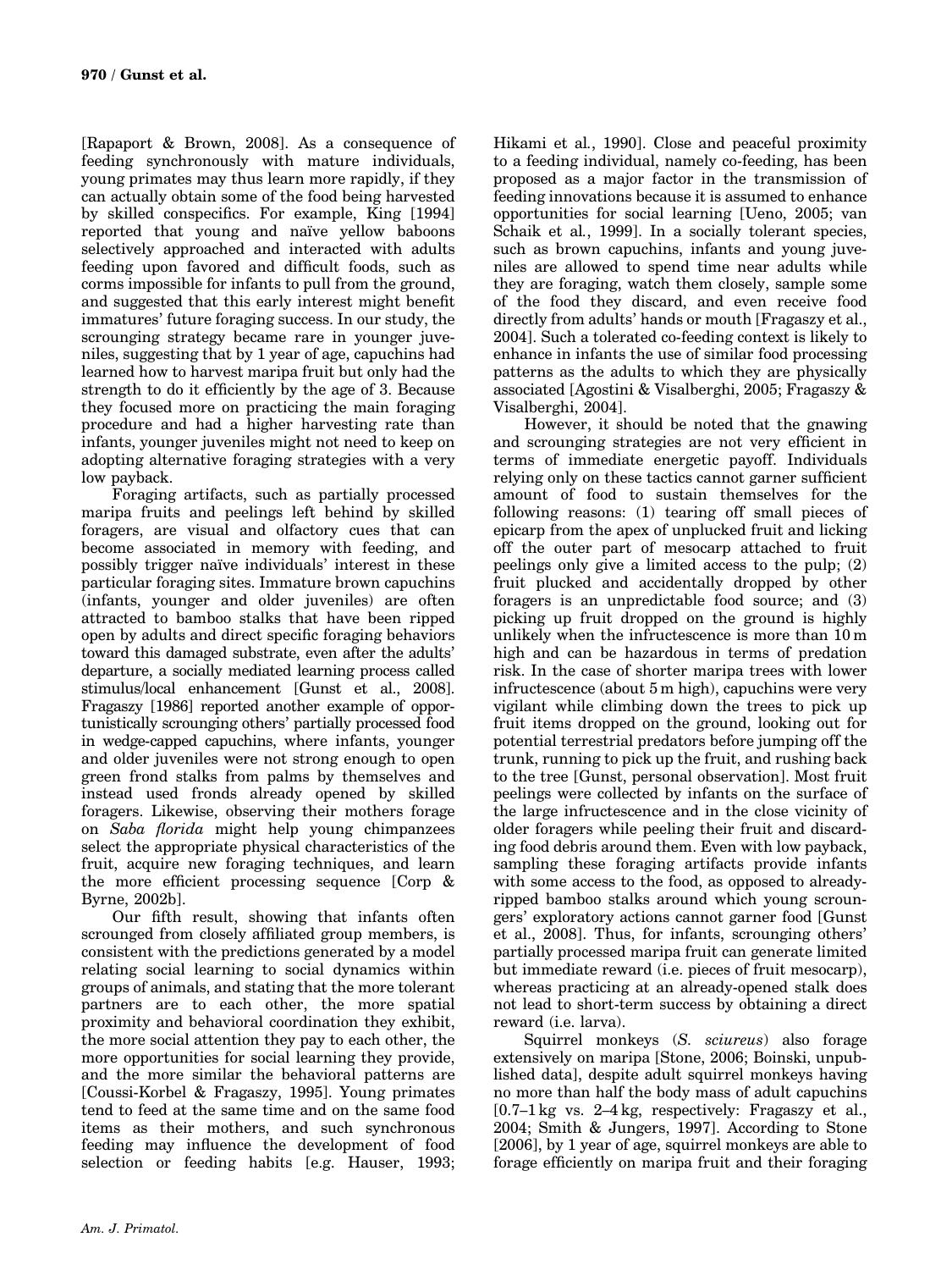behaviors and efficiency are comparable to those of adults. By 1 year of age, a brown capuchin weighs on average 1.2 kg [Fragaszy & Adams-Curtis, 1991] and is thus about as big and heavy as an adult squirrel monkey. How is it that much smaller squirrel monkeys are more efficient at harvesting maripa than young capuchins? The answer may be the timing of their feeding on these fruits. Capuchins foraged on maripa fruit even before they were fully ripe and thus were still firmly attached to the fruiting stalk. In contrast, squirrel monkeys (S. sciureus) at RV fed on fully ripe fruit items that were much easier to remove from the infructescence than the partially ripe fruit taken by capuchins. Moreover, when competing for maripa with capuchins, squirrel monkeys had little access to the infructescence and opportunistically focused on already harvested and partially processed fruit items dropped on the ground by capuchins. By doing so, they could skip the difficult harvesting step [Gunst, personal observation].

Our results revealed an overall picture of the ontogeny of foraging on maripa fruit with several complementary developmental trends: (1) an increase in foraging efficiency with age from infants to adults mainly explained by a decrease in preharvest handling time, (2) a rapid decline in gnawing from infants to young juveniles followed by a decrease with age until fading in mature individuals, and (3) an early disappearance of the scrounging strategy from young juveniles. The main behavioral patterns of foraging on maripa were already in place from around 2 years (i.e. young juveniles). However, proficiency was mainly predicted by the timeline of physical growth and adult levels of proficiency were achieved by older juveniles (greater than 3 years of age). For capuchin monkeys, developing mature form and efficiency in preying on embedded invertebrates had a more extended timeline: the abilities to select appropriate substrates and to master adequate detection and extraction techniques were not fully completed before the subadult stage, around 6 years [Gunst et al., in press]. We suggest that learning to search effectively for hidden food items may take longer than growing large enough to process them. These findings on two different foraging tasks parallel those in chimpanzees, for which the timeline of acquisition of processing S. florida fruit was faster [between 2 and 4 years; Corp & Byrne, 2002b] than the timeline of mastering an extractive and tool-using foraging task like nut-cracking, which extends far beyond the onset of juvenility [up to 10 years; Matsuzawa, 1994]. We predict the same pattern for other generalist foragers (i.e. exploiting a large number of animal and plant species) that search for embedded prey, such as Leontopithecus rosalia, the golden lion tamarin [Bicca-Marques, 1999], which exhibits more direct social support for young monkeys learning to locate prey than

do brown capuchins [reviewed in Rapaport & Brown, 2008].

Given that capuchins are weaned before age 2, they must find adequate quantities of foods that are easier to process than are maripa fruits in their second year. How capuchins obtain adequate nutrition during and just after weaning, when they are not strong enough to process hard-to-process foods as efficiently as adults (such as maripa), remains to be determined. Developmental changes in foraging choices by young capuchin monkeys (and others that are weaned well before adult dental and skeletal development is completed) must reflect changing options for processing foods presenting varying physical challenges.

# ACKNOWLEDGMENTS

We thank STINASU (Suriname Nature Conservation Foundation) and inhabitants of Fongoe island. The long-term research program at Raleighvallen complied with protocols approved by STINA-SU, adhered to its legal requirements, and was supported by the US National Science Foundation (SRR-9722840, BCS-0078967, BCS-0352316, and BCS-0352035).

#### REFERENCES

- Agostini I, Visalberghi E. 2005. Social influences on the acquisition of sex-typical foraging patterns by juveniles in a group of wild tufted capuchin monkeys (Cebus nigrittus). American Journal of Primatology 65:335–351.
- Altmann SA. 1998. Foraging for survival: yearling baboons in Africa. Chicago: University of Chicago Press.
- Altmann J, Alberts S. 1987. Body mass and growth rates in a wild primate population. Oecologia 72:15–20.
- Anapol F, Lee S. 1994. Morphological adaptation to diet in Platyrrhine primates. American Journal of Physical Anthropology 94:239–261.
- Bereau D, Benjelloun-Mlayah B, Delmas M. 2001. Maximilian maripa drude mesocarp and kernel oils: fatty acids and total tocopherols compositions. Journal of the American Oil Chemists' Society 78:213–214.
- Bicca-Marques JC. 1999. Hand specialization, sympatry, and mixed species associations in callitrichines. Journal of Human Evolution 36:349–378.
- Boinski S, Fragazsy DM. 1989. The ontogeny of foraging in squirrel monkeys, Saimiri oerstedi. Animal Behaviour 37: 415–428.
- Boinski S, Quatrone R, Swarts H. 2000. Substrate and tool-use by brown capuchins in Suriname: ecological context and cognitive basis. American Anthropologist 102:741–761.
- Boinski S, Quatrone RP, Sughrue K, Selvaggi L, Henry M, Stickler CM, Rose LM. 2003. Do brown capuchins socially learn foraging skills? In: Fragaszy DM, Perry S, editors. The biology of tradition: models and evidence. Cambridge: Cambridge University Press. p 365–390.
- Byrne RW, Byrne JME. 1993. Complex leaf-gathering skills of mountain gorillas (Gorilla gorilla beringei): variability and standardization. American Journal of Primatology 31:241–261.
- Byrne RW, Whiten A, Henzi SP, McCulloch FM. 1993. Nutritional constraints on mountain baboons (Papio ursinus): implications for baboon socioecology. Behavioral Ecology and Sociobiology 33:233–246.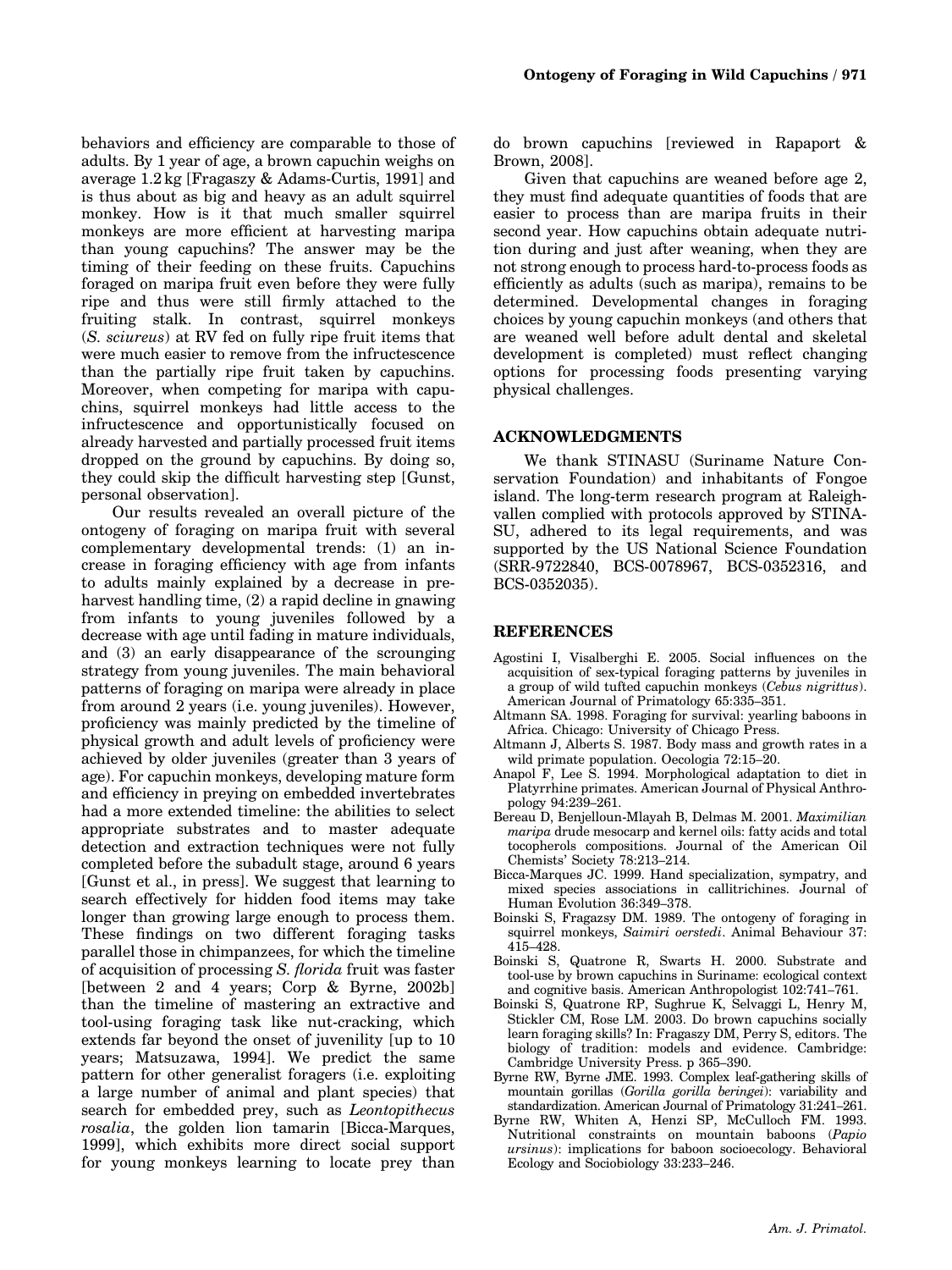- Corp N, Byrne RW. 2002a. Leaf processing by wild chimpanzees: physically defended leaves reveal complex manual skills. Ethology 108:673–696.
- Corp N, Byrne RW. 2002b. The ontogeny of manual skill in wild chimpanzees: evidence from feeding of the fruit Saba florida. Behaviour 139:137–168.
- Coussi-Korbel S, Fragaszy DM. 1995. On the relation between social dynamics and social learning. Animal Behaviour 50:1441–1453.
- Di Bitetti MS, Janson CH. 2001. Social foraging and the finder's share in capuchin monkeys, Cebus apella. Animal Behaviour 62:47–56.
- Fedigan LM. 1990. Vertebrate predation in Cebus capucinus: meat eating in a Neotropical monkey. Folia Primatologica 54:196–205.
- Fragaszy DM. 1986. Time budgets and foraging behavior in wedge-capped capuchins (Cebus olivaceus): age and sex differences. In: Taub DM, King FA, editors. Current perspectives in primate social dynamics. New York: Van Nostrand. p 159–174.
- Fragaszy DM. 1990. Early behavioral development in capuchins (Cebus). Folia Primatologica 54:119–128.
- Fragaszy DM, Adams-Curtis LE. 1991. Generative aspects of manipulation in tufted capuchin monkeys (Cebus apella). Journal of Comparative Psychology 105:387–397.
- Fragaszy DM, Boinski S. 1995. Patterns of individual diet choice and efficiency of foraging in wedge-capped capuchin monkeys (Cebus olivaceus). Journal of Comparative Psychology 109:339–348.
- Fragaszy DM, Visalberghi E. 1996. Social learning in monkeys: primate ''primacy'' reconsidered. In: Heyes CM, Galef Jr BG, editors. Social learning in animals: the roots of culture. Toronto: Academic Press. p 65–84.
- Fragaszy DM, Adam-Curtis LE. 1997. Developmental changes in manipulation in tufted capuchins from birth through two years and their relation to foraging and weaning. Journal of Comparative Psychology 111:201–211.
- Fragaszy DM, Adams-Curtis LE. 1998. Growth and reproduction in captive tufted capuchins (Cebus apella). American Journal of Primatology 44:197–203.
- Fragaszy DM, Visalberghi E. 2004. Socially biased learning in monkeys. Learning and Behavior 32:24–35.
- Fragaszy DM, Feuerstein JM, Mitra D. 1997. Transfers of food from adults to infants in tufted capuchins. Journal of Comparative Psychology 111:194–200.
- Fragaszy DM, Visalberghi E, Fedigan LM. 2004. The complete capuchin: the biology of the genus Cebus. Cambridge: Cambridge University Press.
- Fragoso JMV. 1997. Tapir-generated seed shadows: scaledependent patchiness in the Amazon rain forest. Journal of Ecology 85:519–529.
- Fragoso JMV, Silvius KM, Correa JA. 2003. Long-distance seed dispersal by tapirs increases seed survival and aggregates tropical trees. Ecology 84:1998–2006.
- Galliari CA. 1985. Dental eruption in captive-born Cebus apella: from birth to 30 months old. Primates 26:506–510.
- Garber PA. 2000. Evidence for the use of spatial, temporal, and social information by primate foragers. In: Boinski S, Garber PA, editors. On the move: how and why animals travel in groups. Chicago: University of Chicago Press. p 261–298.
- Gibson KR. 1987. Cognition, brain size and the extraction of embedded food resources. In: Else JGF, Lee PC, editors. Primate ontogeny, cognition and social behaviour. Cambridge: Cambridge University Press. p 93–103.
- Gibson EJ, Pick AD. 2000. An ecological approach to perceptual learning and development. Oxford: Oxford University Press.
- Gunst N, Boinski S, Fragaszy DM. 2008. Acquisition of foraging competence in wild brown capuchins (Cebus apella), with

special reference to conspecifics' foraging artefacts as an indirect social influence. Behaviour 145:195–229.

- Gunst N, Boinski S, Fragaszy DM. In press. Development of skilled detection and extraction of embedded prey by wild brown capuchin monkeys (Cebus apella apella). Journal of Comparative Psychology.
- Hanya G. 2003. Age differences in food intake and dietary selection of wild Japanese macaques. Primates 44:333–339.
- Hauser MD. 1993. Ontogeny of foraging behavior in wild vervet monkeys (Cercopithecus aethiops). Journal of Comparative Psychology 107:276–282.
- Hikami K, Hasegawa Y, Matsuzawa T. 1990. Social transmission of food preferences in Japanese monkeys (Macaca fuscata) after mere exposure or aversion training. Journal of Comparative Psychology 104:233–237.
- Izawa K, Mizuno A. 1977. Palm fruit cracking behavior of wild black-capped capuchins (Cebus apella). Primates 18:773–792.
- Janson CH, Boinski S. 1992. Morphological and behavioral adaptations for foraging in generalist primates: the case of the Cebines. American Journal of Physical Anthropology 88:483–498.
- Janson CH, van Schaik CP. 1993. Ecological risk aversion in juvenile primates: slow and steady wins the race. In: Pereira ME, Fairbanks LA, editors. Juvenile primates: life history, development, and behavior. Oxford: Oxford University. p 57–74.
- Johnson SE, Bock J. 2004. Trade-offs in skill acquisition and time allocation among juvenile chacma baboons. Human Nature 15:45–62.
- Jungers WL, Fleagle JG. 1980. Postnatal growth allometry of the extremities in Cebus albifrons and Cebus apella: a longitudinal and comparative study. American Journal of Physical Anthropology 53:471–478.
- Kahn F, de Granville JJ. 1992. Palms in forest eco-systems of Amazonia. New York: Springer-Verlag.
- King BJ. 1994. Primate infants as skilled information gatherers. Pre- and Perinatal Psychology Journal 8:287–307.
- Lonsdorf EV. 2005. Sex differences in the development of termite-fishing skills in the wild chimpanzees, Pan troglodytes schweinfurthii of Gombe National Park, Tanzania. Animal Behaviour 70:673–683.
- MacKinnon KC. 2006. Food choice by juvenile capuchin monkeys (Cebus capucinus) in a tropical dry forest. In: Estrada A, Garber PA, Pavelka MSM, Luecke L, editors. New perspectives in the study of Mesoamerican primates. New York: Springer. p 349–365.
- Martin P, Bateson P. 1993. Measuring behaviour: an introductory guide. Cambridge: Cambridge University Press.
- Matsuzawa T. 1994. Field experiments on use of stone tools by chimpanzees in the wild. In: Wrangham RW, McGrew W, de Waal FBM, Heltne P, editors. Chimpanzee culture. Cambridge: Harvard University Press. p 351–370.
- Noldus Information Technology. 1998. Matman reference manual. Version 1.0 for Windows. Wageningen, The Netherlands: Noldus Information Technology.
- Ottoni EB, de Resende BD, Izar P. 2005. Watching the best nutcrackers: what capuchin monkeys (Cebus apella) know about others' tool-using skills. Animal Cognition 24:215–219.
- Parker S, Gibson K. 1977. Object manipulation, tool use and sensorimotor intelligence as feeding adaptations in Cebus monkeys and great apes. Journal of Human Evolution 6:623–641.
- Perry S, Ordoñez-Jiménez JC. 2006. The effects of food size, rarity, and processing complexity on white-faced capuchins' visual attention to foraging conspecifics. In: Hohmann G, Robbins M, Boesch C, editors. Feeding ecology in apes and other primates. Cambridge: Cambridge University Press. p 203–234.
- Post DG, Hausfater G, McCuskey SA. 1980. Feeding behavior of yellow baboons (Papio cynocephalus): relationship